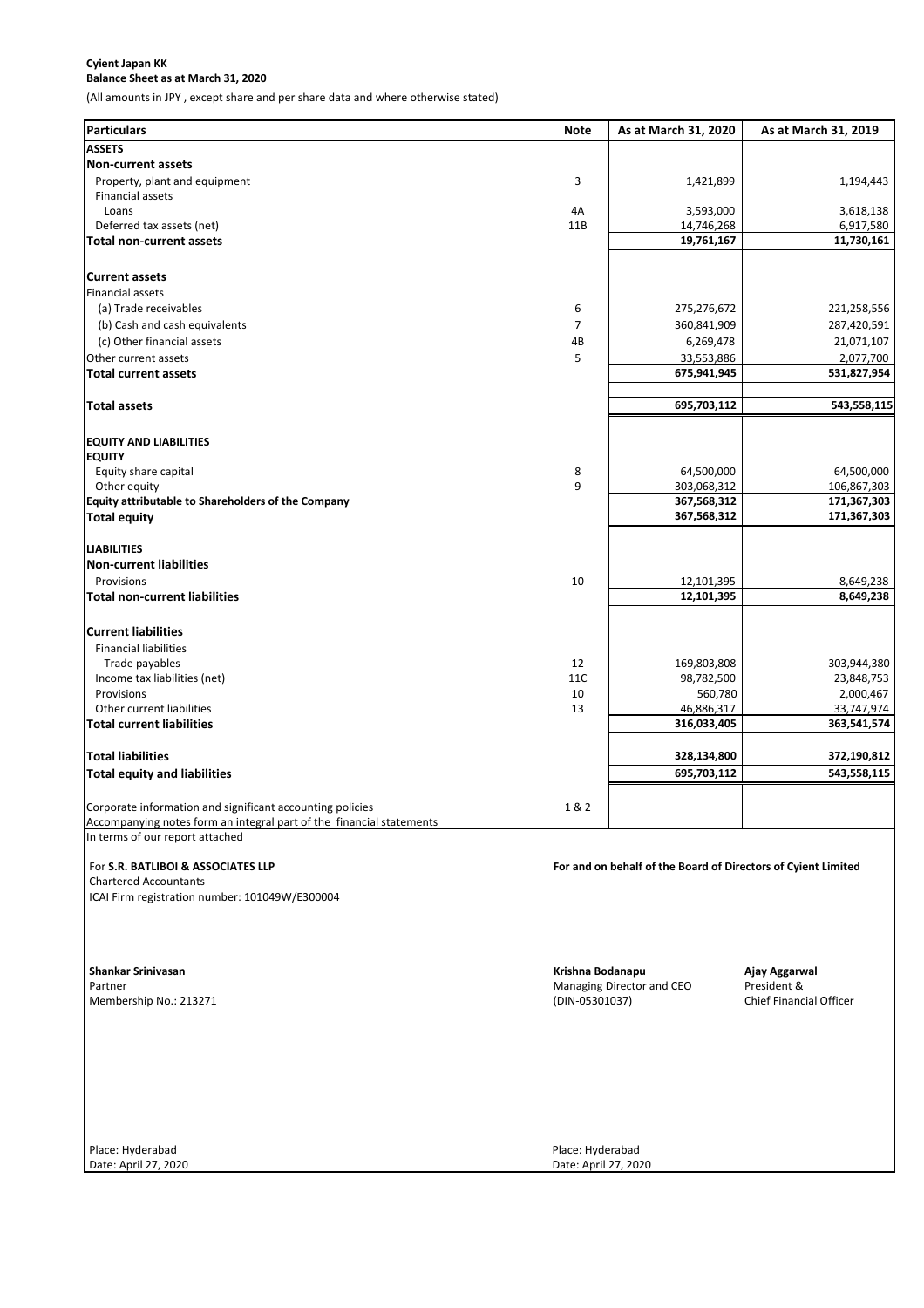**Statement of Profit and Loss for the Year ended March 31, 2020**

**(All amounts in JPY , except share and per share data and where otherwise stated)**

| <b>Particulars</b>                                                                                                   | <b>Note</b>                              | For the Year ended<br>March 31, 2020                          | For the year ended<br>March 31, 2019                           |
|----------------------------------------------------------------------------------------------------------------------|------------------------------------------|---------------------------------------------------------------|----------------------------------------------------------------|
| <b>INCOME</b>                                                                                                        |                                          |                                                               |                                                                |
| Revenue from operations                                                                                              | 14                                       | 1,338,845,150                                                 | 1,136,376,748                                                  |
| Other income                                                                                                         | 15                                       | 19,324,179                                                    | 4,745,333                                                      |
| <b>Total income</b>                                                                                                  |                                          | 1,358,169,329                                                 | 1,141,122,081                                                  |
| <b>EXPENSES</b>                                                                                                      |                                          |                                                               |                                                                |
| Employee benefits expense                                                                                            | 16                                       | 264,652,780                                                   | 279,496,432                                                    |
| Depreciation expense                                                                                                 | 17                                       | 610,544                                                       | 827,173                                                        |
| Other expenses                                                                                                       | 18                                       | 784,722,584                                                   | 710,957,915                                                    |
| <b>Total expenses</b>                                                                                                |                                          | 1,049,985,908                                                 | 991,281,520                                                    |
| <b>Profit before tax</b>                                                                                             |                                          | 308,183,421                                                   | 149,840,561                                                    |
| Tax expense                                                                                                          |                                          |                                                               |                                                                |
| Current tax                                                                                                          | 11A                                      | 119,811,100                                                   | 37,476,600                                                     |
| Deferred tax                                                                                                         | 11A                                      | (7,828,688)                                                   | 19,596,675                                                     |
| <b>Total tax expense</b>                                                                                             |                                          | 111,982,412                                                   | 57,073,275                                                     |
| Profit for the year                                                                                                  |                                          | 196,201,009                                                   | 92,767,286                                                     |
| In terms of our report attached                                                                                      |                                          |                                                               |                                                                |
| For S.R. BATLIBOI & ASSOCIATES LLP<br><b>Chartered Accountants</b><br>ICAI Firm registration number: 101049W/E300004 |                                          | For and on behalf of the Board of Directors of Cyient Limited |                                                                |
| <b>Shankar Srinivasan</b><br>Partner<br>Membership No.: 213271                                                       | Krishna Bodanapu<br>(DIN-05301037)       | Managing Director and CEO                                     | Ajay Aggarwal<br>President &<br><b>Chief Financial Officer</b> |
| Place: Hyderabad<br>Date: April 27, 2020                                                                             | Place: Hyderabad<br>Date: April 27, 2020 |                                                               |                                                                |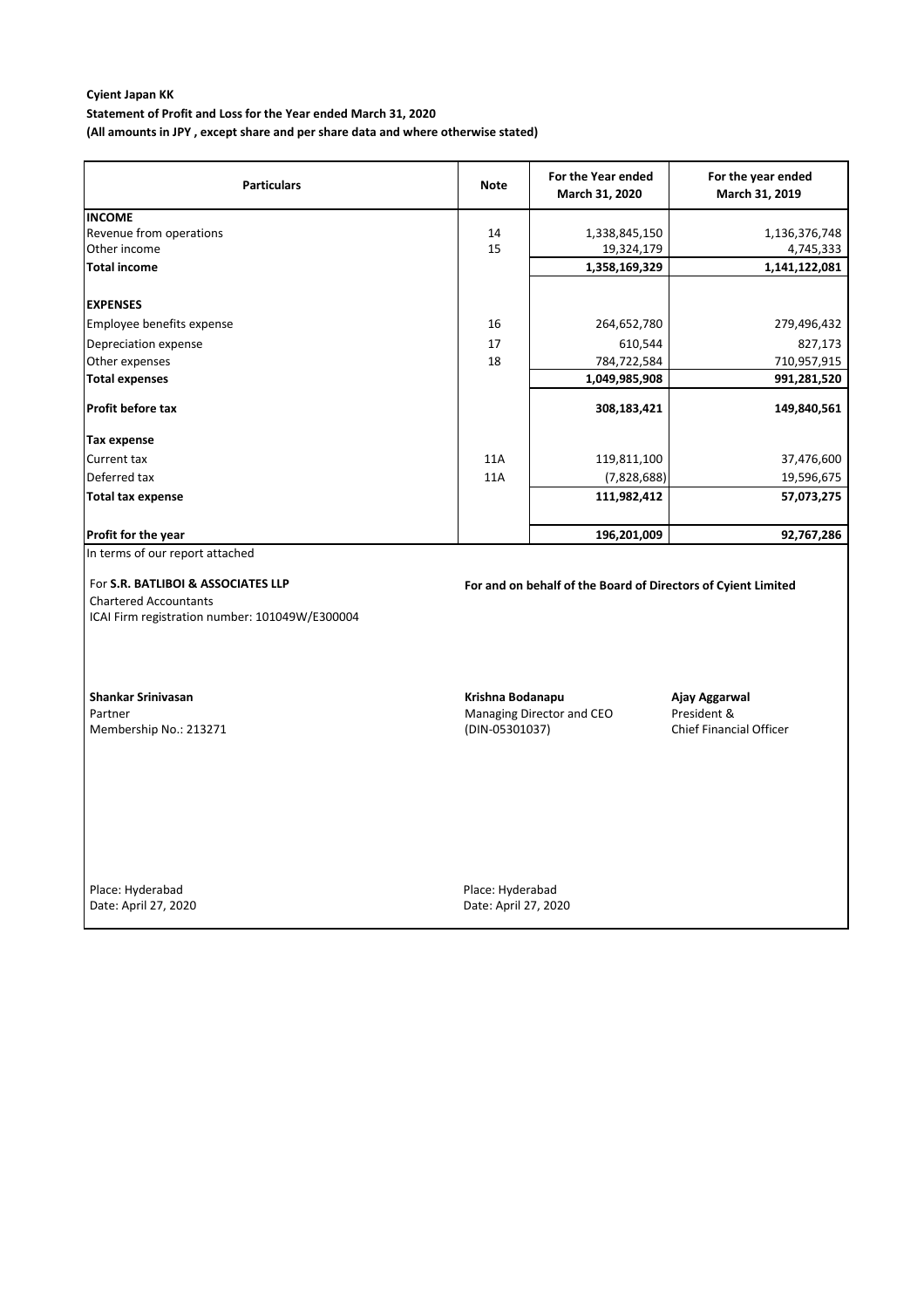## **Cyient Japan KK Statement of changes in equity for the year ended March 31, 2020**

(All amounts in JPY , except share and per share data and where otherwise stated)

## **A. Equity share capital**

| <b>Particulars</b>           | <b>Note</b> | Amount     |
|------------------------------|-------------|------------|
| Balance at March 31, 2018    |             | 64,500,000 |
| Balance as at March 31, 2019 |             | 64,500,000 |
| Balance as at March 31, 2020 |             | 64.500.000 |

## **B. Other equity**

|                                                                                |             | <b>Reserves and surplus</b>                                     |                               |
|--------------------------------------------------------------------------------|-------------|-----------------------------------------------------------------|-------------------------------|
|                                                                                | <b>Note</b> | <b>Retained earnings</b>                                        | <b>Total</b><br>other equity  |
| Balance at March 31, 2018                                                      |             | 14,100,017                                                      | 14,100,017                    |
| Profit for the year                                                            | 9           | 92,767,286                                                      | 92,767,286                    |
| Balance as at March 31, 2019                                                   |             | 106,867,303                                                     | 106,867,303                   |
| Profit for the year                                                            | 9           | 196,201,009                                                     | 196,201,009                   |
| Balance as at March 31, 2020                                                   |             | 303,068,312                                                     | 303,068,312                   |
| <b>Chartered Accountants</b><br>ICAI Firm registration number: 101049W/E300004 |             |                                                                 |                               |
| Shankar Srinivasan<br>Partner<br>Membership No.: 213271                        |             | Krishna Bodanapu<br>Managing Director and CEO<br>(DIN-05301037) | Ajay Aggarwal<br>President &  |
|                                                                                |             |                                                                 | <b>Chief Financial Office</b> |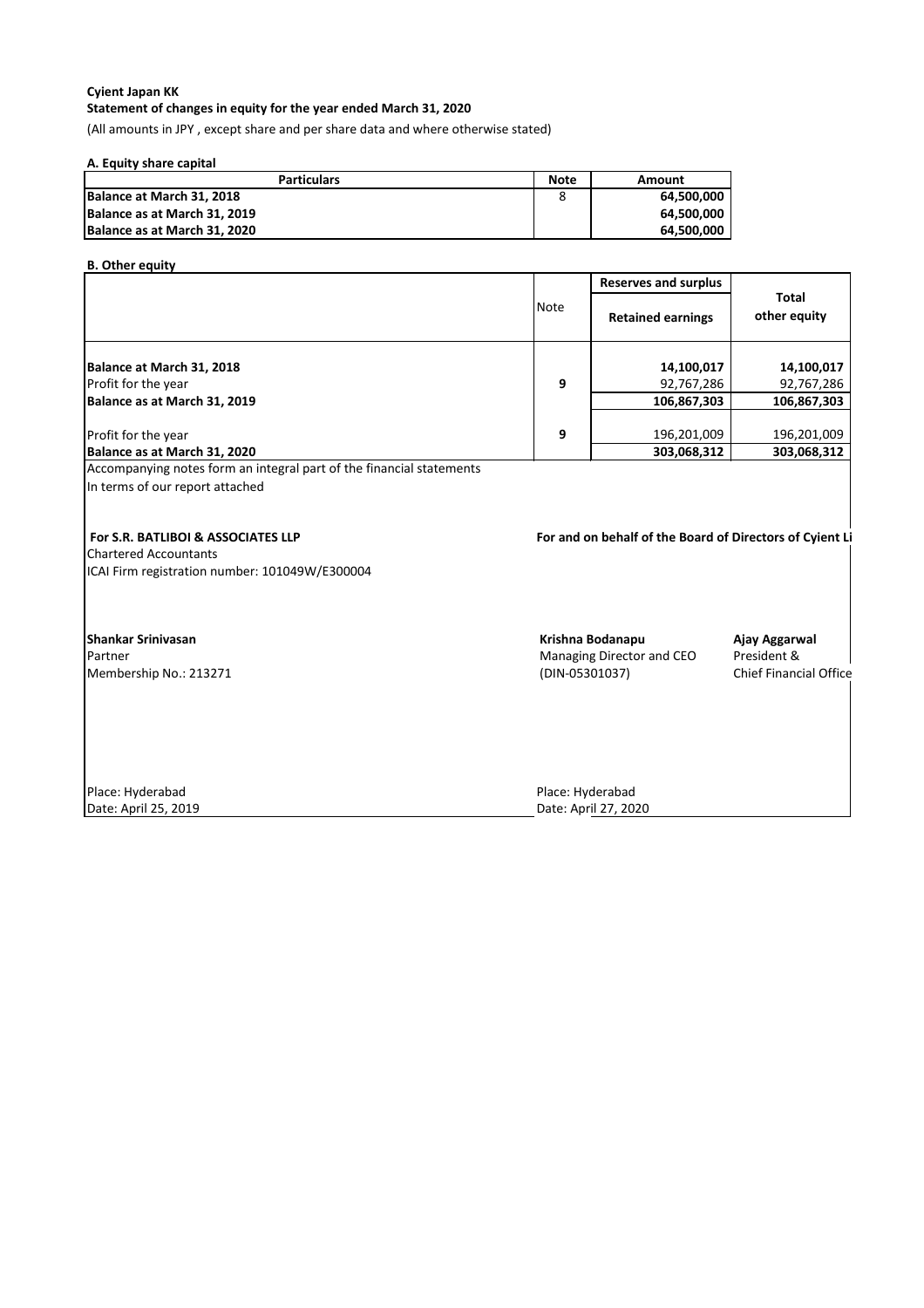## **Cash flow statement for the year ended March 31,2020**

(All amounts in JPY , except share and per share data and where otherwise stated)

Partner **Managing Director and CEO** President & Membership No.: 213271 (DIN-05301037) Chief Financial Officer

Place: Hyderabad Place: Hyderabad Place: Hyderabad Place: Hyderabad Place: Hyderabad

|                                                                         | For the year ended |                | For the year ended |                |
|-------------------------------------------------------------------------|--------------------|----------------|--------------------|----------------|
| <b>Particulars</b>                                                      |                    | March 31,2020  |                    | March 31,2019  |
| A. CASH FLOW FROM OPERATING ACTIVITIES                                  |                    |                |                    |                |
| Profit for the year                                                     | 196,201,009        |                | 92,767,286         |                |
| Adjustments for:                                                        |                    |                |                    |                |
| Tax expense                                                             | 111,982,412        |                | 57,073,275         |                |
| Depreciation and amortisation expense                                   | 610,544            |                | 827,173            |                |
| Interest income                                                         | (51, 656)          |                |                    |                |
| Liabilities no longer required written back                             | (41, 749)          |                |                    |                |
|                                                                         |                    | 308,700,560    |                    | 150,667,734    |
| Operating profit before working capital changes                         |                    |                |                    |                |
| Adjustments for (increase) / decrease in operating assets:              |                    |                |                    |                |
| Trade receivables                                                       | (54,018,116)       |                | (100, 937, 709)    |                |
| Other financial assets                                                  | 14,826,767         |                | 317,578            |                |
| Other assets                                                            | (31, 476, 186)     |                | 312,242,641        |                |
| Adjustments for increase / (decrease) in operating liabilities:         |                    |                |                    |                |
| Trade payables                                                          | 41,749             |                | 48,879,468         |                |
| <b>Other liabilities</b>                                                | 13,138,343         |                | (252, 223, 377)    |                |
| Provisions                                                              | 2,012,470          |                | 4,193,547          |                |
| Cash generated from operations                                          |                    | 253,225,587    |                    | 163,139,882    |
| Net income taxes paid                                                   |                    | (44, 877, 353) |                    | (21, 717, 600) |
| Net cash flow from operating activities (A)                             |                    | 208,348,234    |                    | 141,422,282    |
| <b>B. CASH FLOW FROM INVESTING ACTIVITIES</b>                           |                    |                |                    |                |
| Payment towards purchase of property, plant and equipment               | (838,000)          |                |                    |                |
| Interest received                                                       | 51,656             |                |                    |                |
| Net cash flow used in investing activities (B)                          |                    | (786, 344)     |                    |                |
| <b>C. CASH FLOW FROM FINANCING ACTIVITIES</b>                           |                    |                |                    |                |
| Proceeds from issue of equity shares                                    |                    |                | 55,500,000         |                |
| Net cash flow used in financing activities (C)                          |                    |                |                    | 55,500,000     |
| Net increase in cash and cash equivalents (A+B+C)                       |                    | 207,561,890    |                    | 196,922,282    |
| Cash and cash equivalents at the beginning of the year                  |                    | 287,420,591    |                    | 90,498,309     |
| Cash and cash equivalents at the end of the year (refer note (i) below) |                    | 494,982,481    |                    | 287,420,591    |
| <b>Balances with banks</b>                                              |                    |                |                    |                |
| in current accounts                                                     |                    | 360,841,909    |                    | 287,420,591    |
|                                                                         |                    | 360,841,909    |                    | 287,420,591    |

In terms of our report attached

For S.R. BATLIBOI & ASSOCIATES LLP **For and on behalf of the Board of Directors of Cyient Limited** 

Chartered Accountants

ICAI Firm registration number: 101049W/E300004

 **Shankar Srinivasan Krishna Bodanapu Ajay Aggarwal**

Date: April 27, 2020 Date: April 27, 2020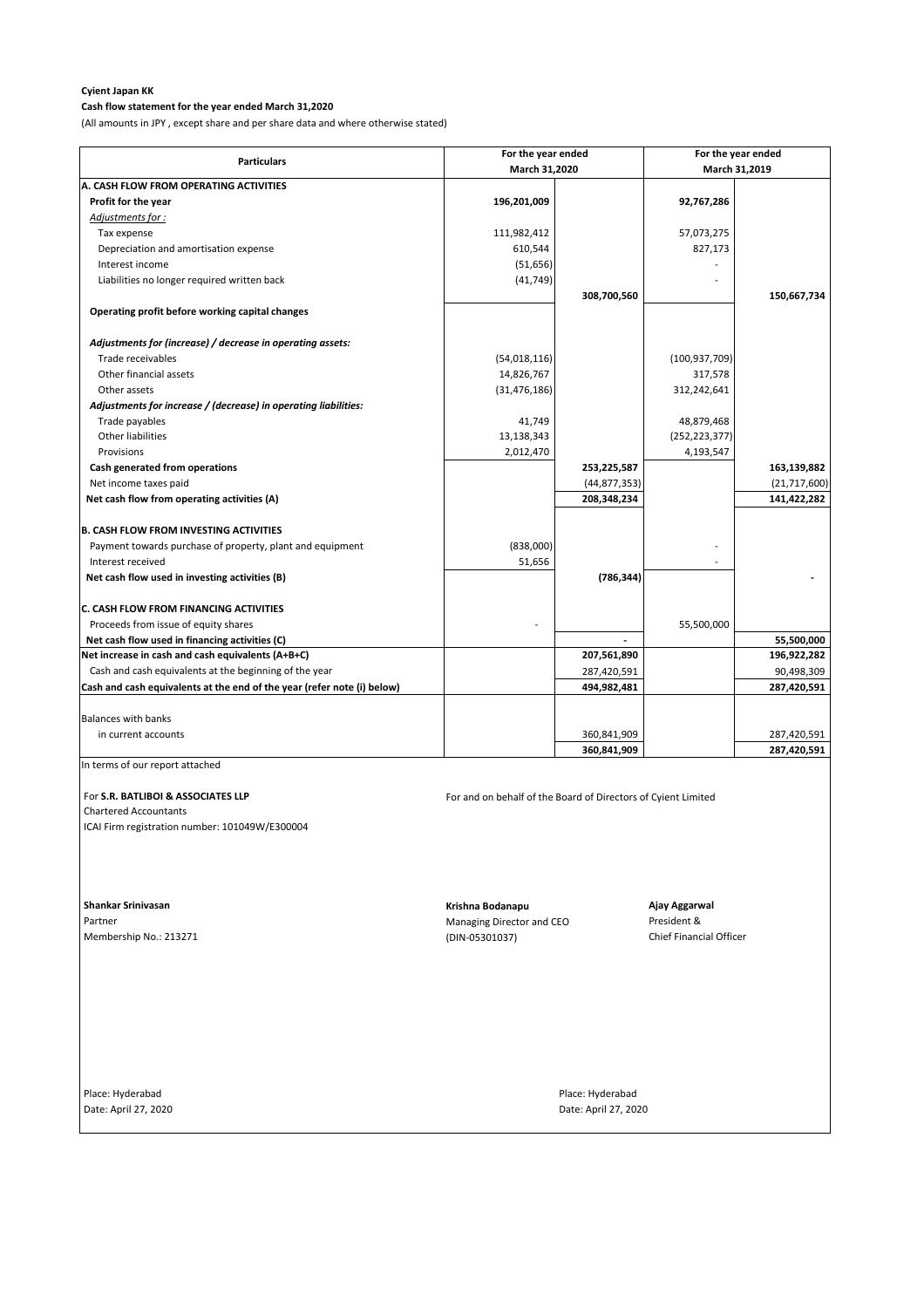**Notes forming part of the financial statements**

(All amounts in JPY , except share and per share data and where otherwise stated)

## **3. Property, plant and equipment**

**Notes:**

(a) Movement in the carrying amount of property, plant and equipment is as below:

| <b>Particulars</b>              | As at          |                |  |
|---------------------------------|----------------|----------------|--|
|                                 | March 31, 2020 | March 31, 2019 |  |
| <b>Carrying amount of:</b>      |                |                |  |
| Computers                       | 692,843        | 82,594         |  |
| Office equipment                | 233,055        | 476.143        |  |
| <b>Furniture and fixtures</b>   | 396,701        | 511,800        |  |
| <b>Electrical installations</b> | 99,300         | 123,906        |  |
| Total                           | 1.421.899      | 1,194,443      |  |

| <b>Particulars</b>             | <b>Computers</b> | <b>Electrical</b>    | <b>Office</b> | <b>Furniture &amp;</b> | Computer | <b>Total</b> |
|--------------------------------|------------------|----------------------|---------------|------------------------|----------|--------------|
|                                |                  | <b>Installations</b> | Equipment     | <b>Fixture</b>         | software |              |
| I. Cost or deemed cost         |                  |                      |               |                        |          |              |
| Balance as at March 31, 2018   | 520,280          | 259,010              | 2,336,808     | 2,428,736              | 66,000   | 5,610,834    |
| <b>Additions</b>               |                  |                      |               |                        |          |              |
| Balance as at March 31, 2019   | 520,280          | 259,010              | 2,336,808     | 2,428,736              | 66,000   | 5,610,834    |
| Additions                      | 838,000          |                      |               |                        |          | 838,000      |
| Balance as at March 31, 2020   | 1,358,280        | 259,010              | 2,336,808     | 2,428,736              | 66,000   | 6,448,834    |
| III. Accumulated depreciation  |                  |                      |               |                        |          |              |
| Balance as at March 31, 2018   | 324,700          | 118,700              | 1,731,045     | 1,348,773              | 66,000   | 3,589,218    |
| Depreciation for the year      | 112,986          | 16,404               | 129,620       | 568,163                |          | 827,173      |
| Balance as at March 31, 2019   | 437,686          | 135,104              | 1,860,665     | 1,916,936              | 66,000   | 4,416,391    |
| Depreciation for the year      | 227,751          | 24,606               | 243,088       | 115,099                |          | 610,544      |
| Balance as at March 31, 2020   | 665,437          | 159,710              | 2,103,753     | 2,032,035              | 66,000   | 5,026,935    |
| III. Carrying Amounts (I - II) |                  |                      |               |                        |          |              |
| Balance as at March 31, 2019   | 82,594           | 123,906              | 476,143       | 511,800                |          | 1,194,443    |
| Balance as at March 31, 2020   | 692,843          | 99,300               | 233,055       | 396,701                |          | 1,421,899    |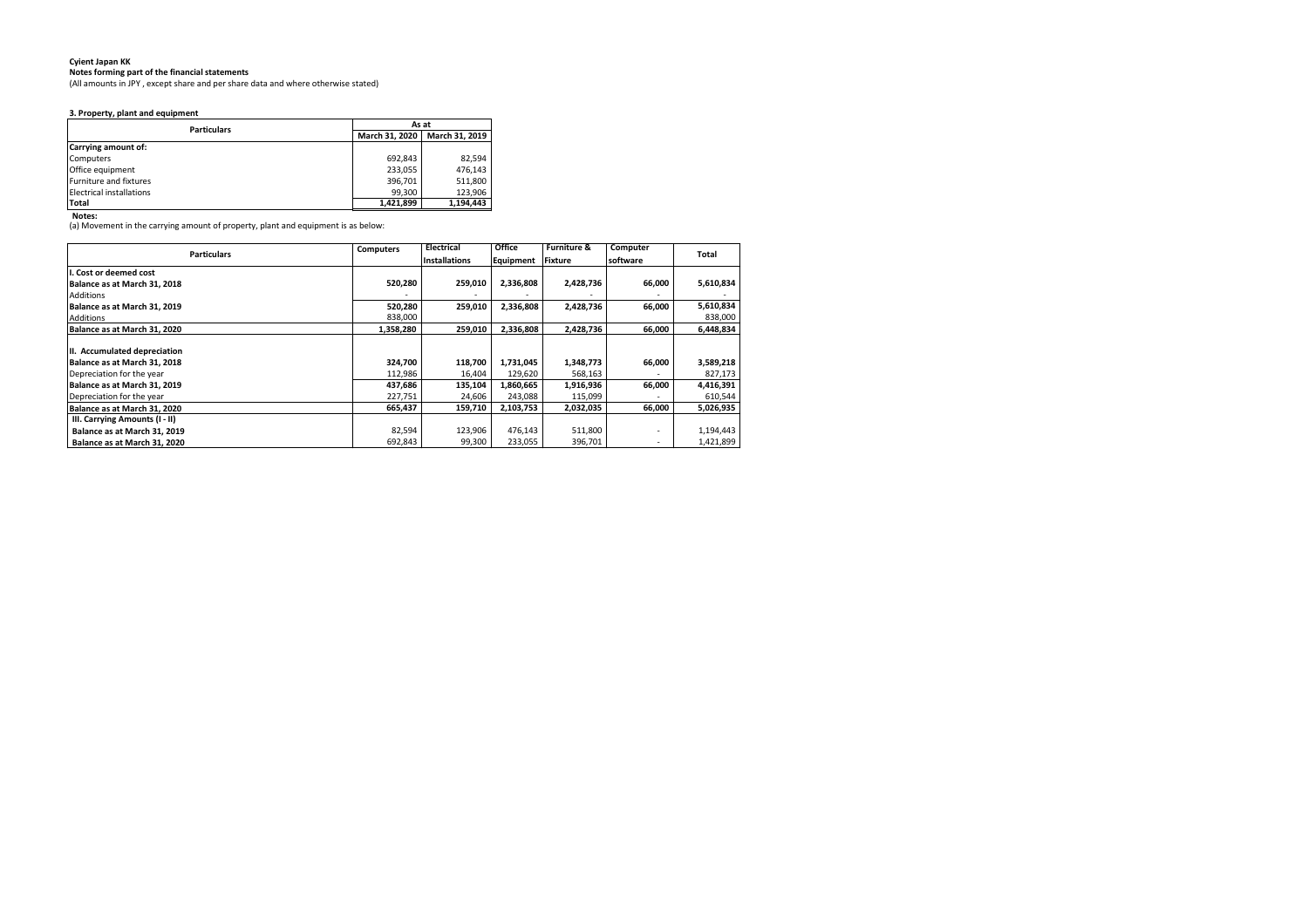### **Notes forming part of the financial statements**

(All amounts in JPY , except share and per share data and where otherwise stated)

| 4A. Loans                  |                       |                       |  |  |
|----------------------------|-----------------------|-----------------------|--|--|
| <b>Particulars</b>         | As at                 |                       |  |  |
|                            | <b>March 31, 2020</b> | <b>March 31, 2019</b> |  |  |
| Non-current:               |                       |                       |  |  |
| (at amortised cost)        |                       |                       |  |  |
| Security deposits          |                       |                       |  |  |
| Unsecured, considered good | 3,593,000             | 3,618,138             |  |  |
| <b>Total Loans</b>         | 3,593,000             | 3,618,138             |  |  |

### **4B . Other financial assets**

| <b>Particulars</b>                          | As at                              |            |  |
|---------------------------------------------|------------------------------------|------------|--|
|                                             | March 31, 2020  <br>March 31, 2019 |            |  |
| Current:                                    |                                    |            |  |
| Unbilled revenue                            | 6,059,478                          | 18,588,958 |  |
| Advance to employees                        | 210,000                            | 2,482,149  |  |
| <b>Total other current financial assets</b> | 6,269,478                          | 21,071,107 |  |

#### **5. Other assets**

| <b>Particulars</b>                    | As at                            |           |  |
|---------------------------------------|----------------------------------|-----------|--|
|                                       | March 31, 2020<br>March 31, 2019 |           |  |
| Current:                              |                                  |           |  |
| Prepaid expenses                      | 2,125,748                        | 2,077,700 |  |
| Advances to suppliers (refer note 20) | 31,428,138                       |           |  |
| Total other current assets            | 33,553,886                       | 2,077,700 |  |
| Total other assets                    | 33,553,886                       | 2,077,700 |  |

#### **6. Trade receivables**

| <b>Particulars</b>                             | As at                           |             |  |
|------------------------------------------------|---------------------------------|-------------|--|
|                                                | March 31, 2020   March 31, 2019 |             |  |
| <b>Trade receivables</b>                       |                                 |             |  |
| Trade receivables considered good - unsecured* | 275,276,672                     | 221.258.556 |  |
| <b>Total</b>                                   | 275,276,672                     | 221.258.556 |  |

\* Includes amount receivable from related parties (refer note 20).

#### **Note:**

### **Expected credit loss (ECL):**

The Company's exposure to credit risk is influenced mainly by the individual characteristics of each customer. Credit risk is managed through credit approvals, establishing credit limits and continuously monitoring the creditworthiness of customers to which the Group grants credit terms in the normal course of business. The average credit period is between 60-90 days. Before accepting any new customer, the Company uses an internal credit scoring system to assess the potential customer's credit quality and defines credit limits for each customer. Limits and scoring attributed to customers are reviewed once a year.

| Ageing                         | As at          |                |  |
|--------------------------------|----------------|----------------|--|
|                                | March 31, 2020 | March 31, 2019 |  |
| Within the credit period       | 146,120,880    | 100,902,215    |  |
| 1-90 days past due             | 76,876,792     | 66,690,650     |  |
| 91-180 days past due           |                | 796.436        |  |
| 181-365 days past due          | -              | 2,876,210      |  |
| More than 365 days past due    | 52,279,000     | 49,993,045     |  |
| Balance at the end of the year | 275,276,672    | 221,258,556    |  |

#### **7: Cash and cash equivalents**

| <b>Particulars</b>  | As at                           |             |
|---------------------|---------------------------------|-------------|
|                     | March 31, 2020   March 31, 2019 |             |
| Balances with banks |                                 |             |
| in current accounts | 360.841.909                     | 287.420.591 |
| <b>Total</b>        | 360,841,909                     | 287,420,591 |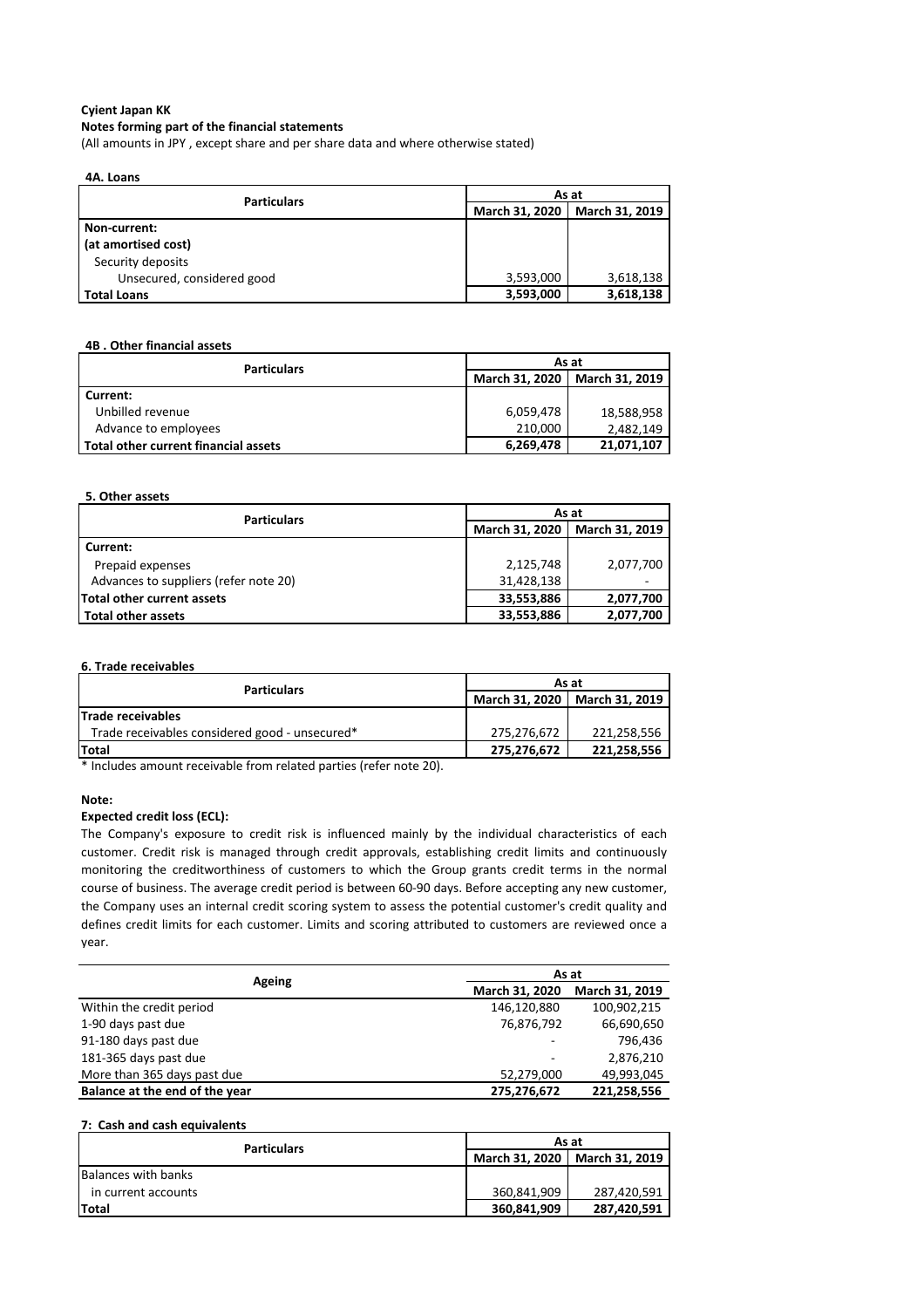## **Cyient Japan KK Notes forming part of the financial statements**

(All amounts in JPY , except share and per share data and where otherwise stated)

| 8. Equity share capital                                                     |                |                |  |
|-----------------------------------------------------------------------------|----------------|----------------|--|
| <b>Particulars</b>                                                          |                | As at          |  |
|                                                                             | March 31, 2020 | March 31, 2019 |  |
| <b>Authorised share capital:</b>                                            |                |                |  |
| 10,000 Equity shares of 10,000 JPY each (March 31 2019:10,000)              | 100,000,000    | 100,000,000    |  |
| Issued and subscribed capital:                                              |                |                |  |
| 6,450 fully paid up equity shares of 10,000 JPY each (March 31 2019: 6,450) | 64,500,000     | 64,500,000     |  |
|                                                                             |                |                |  |
| <b>Total</b>                                                                | 64,500,000     | 64,500,000     |  |

## **8A. Details of shares held by each shareholder holding more than 5% shares:**

|                              | As at March 31, 2020 |               | As at March 31, 2019 |                                        |
|------------------------------|----------------------|---------------|----------------------|----------------------------------------|
| Name of shareholder          | Number of            | % holding of  |                      | Number of shares   % holding of equity |
|                              | shares held          | equity shares | held                 | shares                                 |
| <b>Cyient Limited</b>        | 900                  | ι4            | 900                  | 14                                     |
| Cyient Australia Pty Limited | 5.550                | 86            | 5,550                | 86                                     |

## **9. Other equity**

| <b>Particulars</b>                                                                                                       | As at                                     |                                         |
|--------------------------------------------------------------------------------------------------------------------------|-------------------------------------------|-----------------------------------------|
|                                                                                                                          | <b>March 31, 2020</b>                     | March 31, 2019                          |
| (a) Retained earnings<br>(i) Opening balance<br>(ii) Profit for the year attributable to the shareholders of the Company | 106,867,303<br>196,201,009<br>303,068,312 | 14,100,017<br>92,767,286<br>106,867,303 |
|                                                                                                                          |                                           |                                         |
| <b>Total</b>                                                                                                             | 303,068,312                               | 106,867,303                             |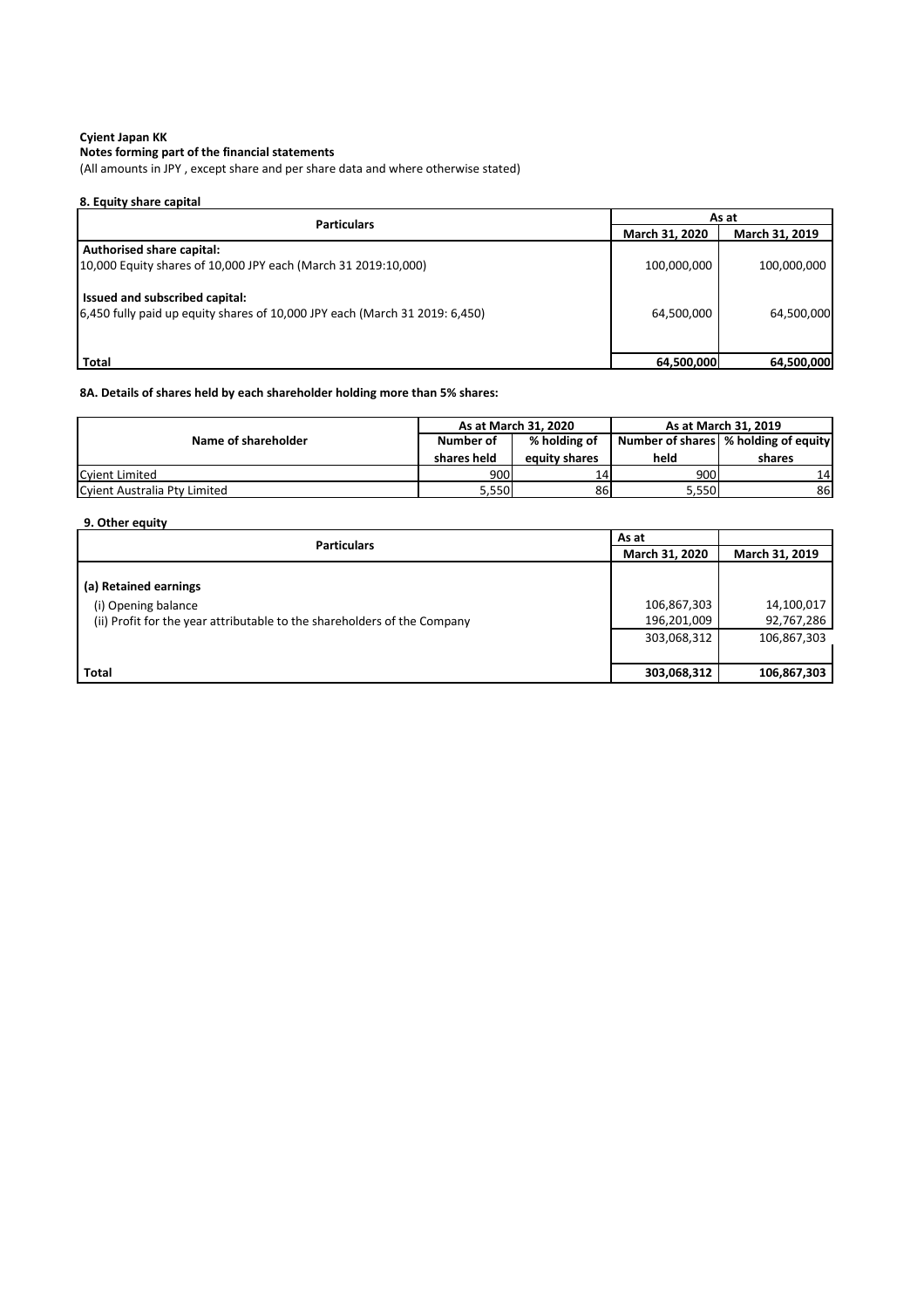**Notes forming part of the financial statements**

(All amounts in JPY , except share and per share data and where otherwise stated)

| <b>10. Provisions</b> |
|-----------------------|
|                       |

| <b>Particulars</b>                          | As at          |                |
|---------------------------------------------|----------------|----------------|
|                                             | March 31, 2020 | March 31, 2019 |
| Compensated absences (refer note (i) below) | 12,662,175     | 10,649,705     |
| Total                                       | 12,662,175     | 10,649,705     |
| <b>INon-current:</b>                        |                |                |
| Compensated absences                        | 12,101,395     | 8,649,238      |
| Total non-current provisions                | 12,101,395     | 8,649,238      |
|                                             |                |                |
| Current:                                    |                |                |
| Compensated absences                        | 560,780        | 2,000,467      |
| <b>Total current provisions</b>             | 560,780        | 2,000,467      |

#### **Note:**

### **Employee benefit plans:**

The employee benefit schemes are as under:

#### **(i). Assumptions for compensated absences**

| a) Compensated absences :                                |                       |                |  |
|----------------------------------------------------------|-----------------------|----------------|--|
| Actuarial assumptions for long-term compensated absences | As at                 | As at          |  |
|                                                          | <b>March 31, 2020</b> | March 31, 2019 |  |
| Discount rate                                            | 0.20%                 | 0.05%          |  |
| Salary escalation                                        | 2.00%                 | 2.00%          |  |
| Attrition                                                | 5.00%                 | 5.00%          |  |

The accrual for unutilised leave is determined for the entire available leave balance standing to the credit of the employees at year-end as per Company's policy. The value of such leave balance eligible for carry forward, is determined by an independent actuarial valuation and charged to statement of profit and loss in the period determined.

The average rate of increase in compensation levels is determined by the Company, considering factors such as, the Company's past compensation revision trends and management's estimate of future salary increases. The discount rate is based on the prevailing market yields as at the Balance Sheet date for the estimated term of the obligation.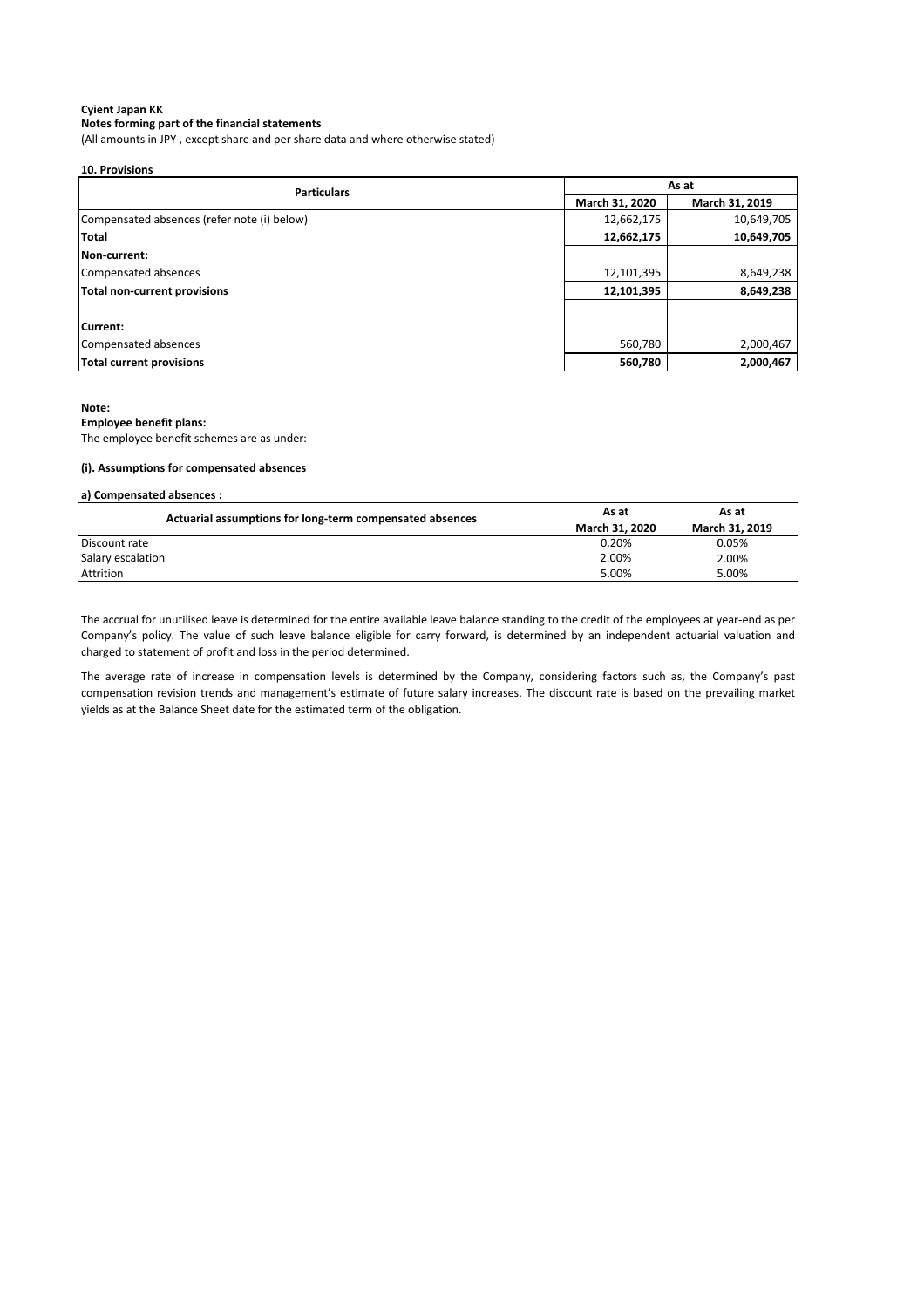## **Cyient Japan KK Notes forming part of the financial statements**

(All amounts in JPY , except share and per share data and where otherwise stated)

## **11. Income taxes**

## **11A. Tax Expense**

## **A. Income tax expense/(benefit) recognised in the statement of profit and loss**

| <b>Particulars</b>                | For the year ended | For the year ended |
|-----------------------------------|--------------------|--------------------|
|                                   | March 31, 2020     | March 31, 2019     |
| Current tax:                      |                    |                    |
| In respect of the current year    | 118,471,200        | 38,037,300         |
| In respect of prior years         | 1,339,900          | (560, 700)         |
|                                   | 119,811,100        | 37,476,600         |
| Deferred taxes expense/(benefit): |                    |                    |
| In respect of the current year    | (7,828,688)        | 19,596,675         |
|                                   | (7,828,688)        | 19,596,675         |
|                                   |                    |                    |
| Total                             | 111,982,412        | 57,073,275         |

### **B. Reconciliation of effective tax rate**

The following is the reconciliation of the Company's effective tax rate for the year ended March 31, 2020 and 2019:

| <b>Particulars</b>                                                                         | For the year ended    | For the year ended |
|--------------------------------------------------------------------------------------------|-----------------------|--------------------|
|                                                                                            | <b>March 31, 2020</b> | March 31, 2019     |
| <b>Profit before tax</b>                                                                   | 308,183,421           | 149,840,561        |
| <b>Enacted Tax Rate</b>                                                                    | 34.59%                | 34.59%             |
| Computed expected tax expense                                                              | 106,600,645           | 51,829,850         |
| Expenses that are not deductible in determining taxable profit                             | 4,041,867             | 5,804,125          |
| Adjustments recognised in current year in relation to the<br>current tax of previous years | 1,339,900             | (560, 700)         |
| Income tax expense                                                                         | 111,982,412           | 57,073,275         |
| <b>IEffective tax rate</b>                                                                 | 36.34%                | 38.09%             |

### **11B. Deferred tax assets and liabilities**

**A.** The following is the analysis of deferred tax assets/(liabilities) presented in the balance sheet:

| <b>Particulars</b>       | As at          |                |  |
|--------------------------|----------------|----------------|--|
|                          | March 31, 2020 | March 31, 2019 |  |
|                          |                |                |  |
| Deferred tax assets      | 14,746,268     | 6,917,580      |  |
| Deferred tax liabilities | $\sim$         |                |  |

| 2019-20                                           | <b>Opening Balance</b> | Recognised in the statement of<br>profit and loss | <b>Closing balance</b> |
|---------------------------------------------------|------------------------|---------------------------------------------------|------------------------|
| Deferred tax assets (Liabilities) in relation to: |                        |                                                   |                        |
| Property, plant and equipment                     | 670.769                | (5,610)                                           | 665,159                |
| Provision for employee benefits                   | 3,683,933              | 695,820                                           | 4,379,753              |
| <b>Others</b>                                     | 2,562,878              | 7,138,478                                         | 9,701,356              |
| Net deferred tax assets/(liabilities)             | 6,917,580              | 7,828,688                                         | 14,746,268             |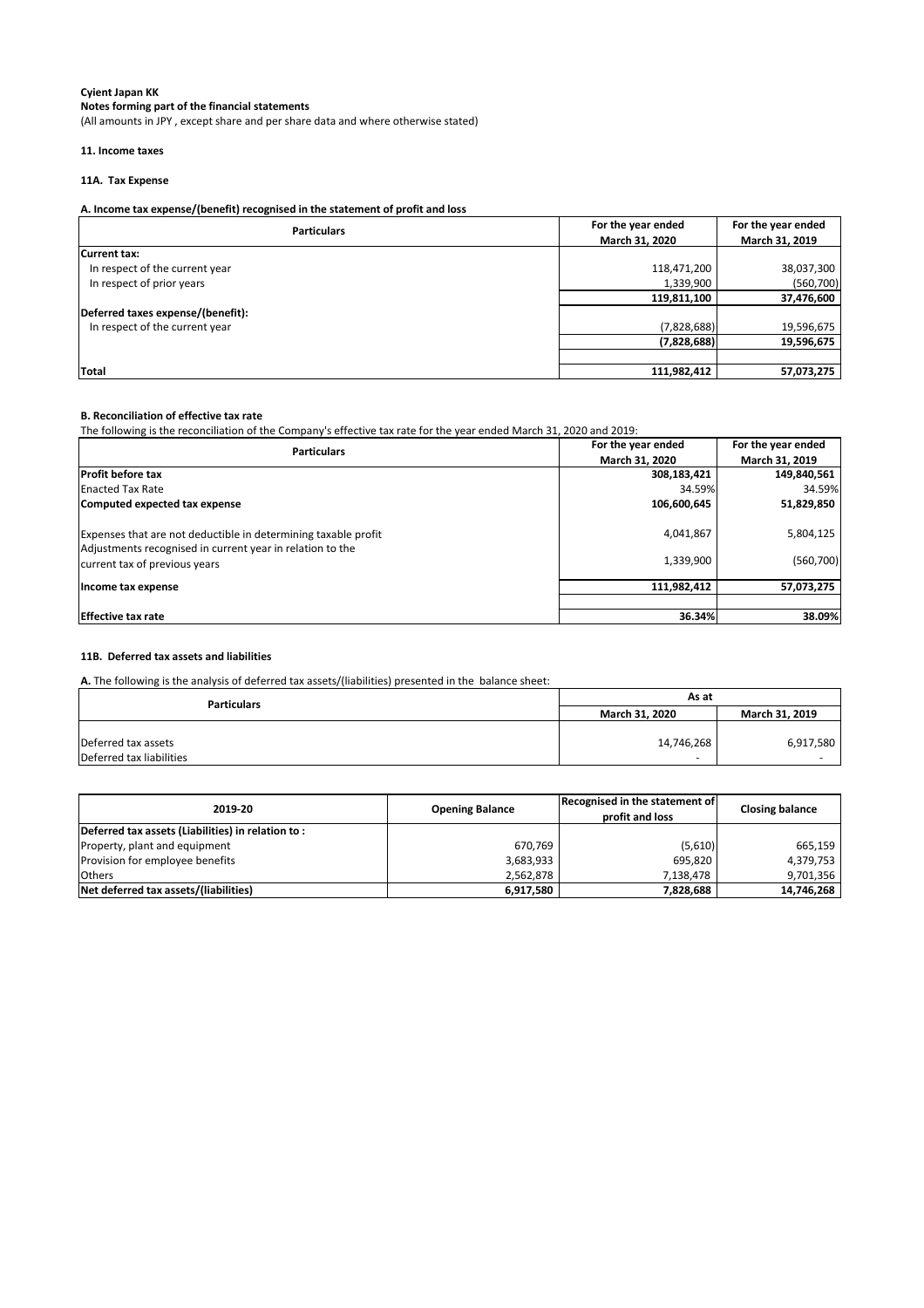## **Notes forming part of the financial statements**

(All amounts in JPY , except share and per share data and where otherwise stated)

| 2018-19                                           | <b>Opening Balance</b> | Recognised in the statement of<br>profit and loss | <b>Closing balance</b> |
|---------------------------------------------------|------------------------|---------------------------------------------------|------------------------|
| Deferred tax assets (liabilities) in relation to: |                        |                                                   |                        |
| Property, plant and equipment                     | 154.557                | 516,212                                           | 670.769                |
| Provision for employee benefits                   | 3,207,415              | 476.518                                           | 3,683,933              |
| <b>Others</b>                                     | 23,152,283             | (20, 589, 405)                                    | 2,562,878              |
| Net deferred tax assets/(liabilities)             | 26,514,255             | (19,596,675)                                      | 6,917,580              |

#### **11C. Income tax assets and liabilities**

The following is the analysis of income tax assets/(liabilities) presented in the balance sheet:

| <b>Particulars</b>          | As at                            |            |
|-----------------------------|----------------------------------|------------|
|                             | March 31, 2020<br>March 31, 2019 |            |
| Income tax assets, net      |                                  |            |
| Income tax assets           | 5,262,447                        |            |
| Less: Provision             | (5, 262, 447)                    |            |
|                             |                                  |            |
| Income tax liabilities, net |                                  |            |
| Income tax payable-Current  | 98,782,500                       | 23,848,753 |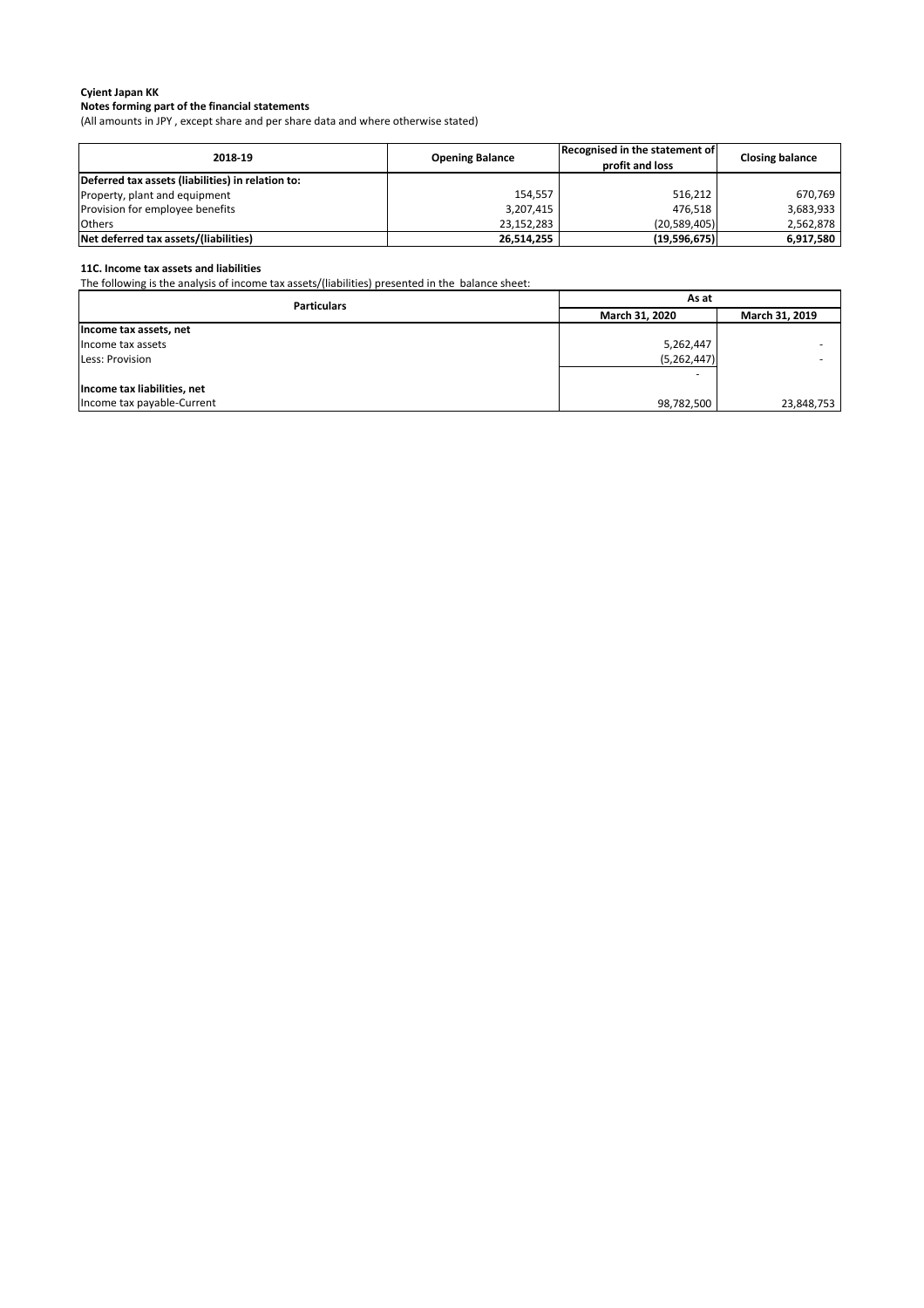## **Notes forming part of the financial statements**

(All amounts in JPY , except share and per share data and where otherwise stated)

### **12. Trade Payables**

| <b>Particulars</b>                                                                          |             | As at                           |  |
|---------------------------------------------------------------------------------------------|-------------|---------------------------------|--|
|                                                                                             |             | March 31, 2020   March 31, 2019 |  |
| (i) Total outstanding dues of creditors other than micro enterprises and small enterprises* | 169,803,808 | 303,944,380                     |  |
| Total                                                                                       | 169.803.808 | 303,944,380                     |  |
| * includes amount payable to its related parties (refer note 20)                            |             |                                 |  |

includes amount payable to its related parties (refer note 20)

## **13. Other liabilities**

| <b>Particulars</b>    |                                 | As at      |  |  |
|-----------------------|---------------------------------|------------|--|--|
|                       | March 31, 2020   March 31, 2019 |            |  |  |
|                       |                                 |            |  |  |
| <b>Current</b>        |                                 |            |  |  |
| Unearned revenue      | 2,046,182                       |            |  |  |
| Statutory remittances | 44,840,135                      | 33,747,974 |  |  |
| Total                 | 46,886,317                      | 33,747,974 |  |  |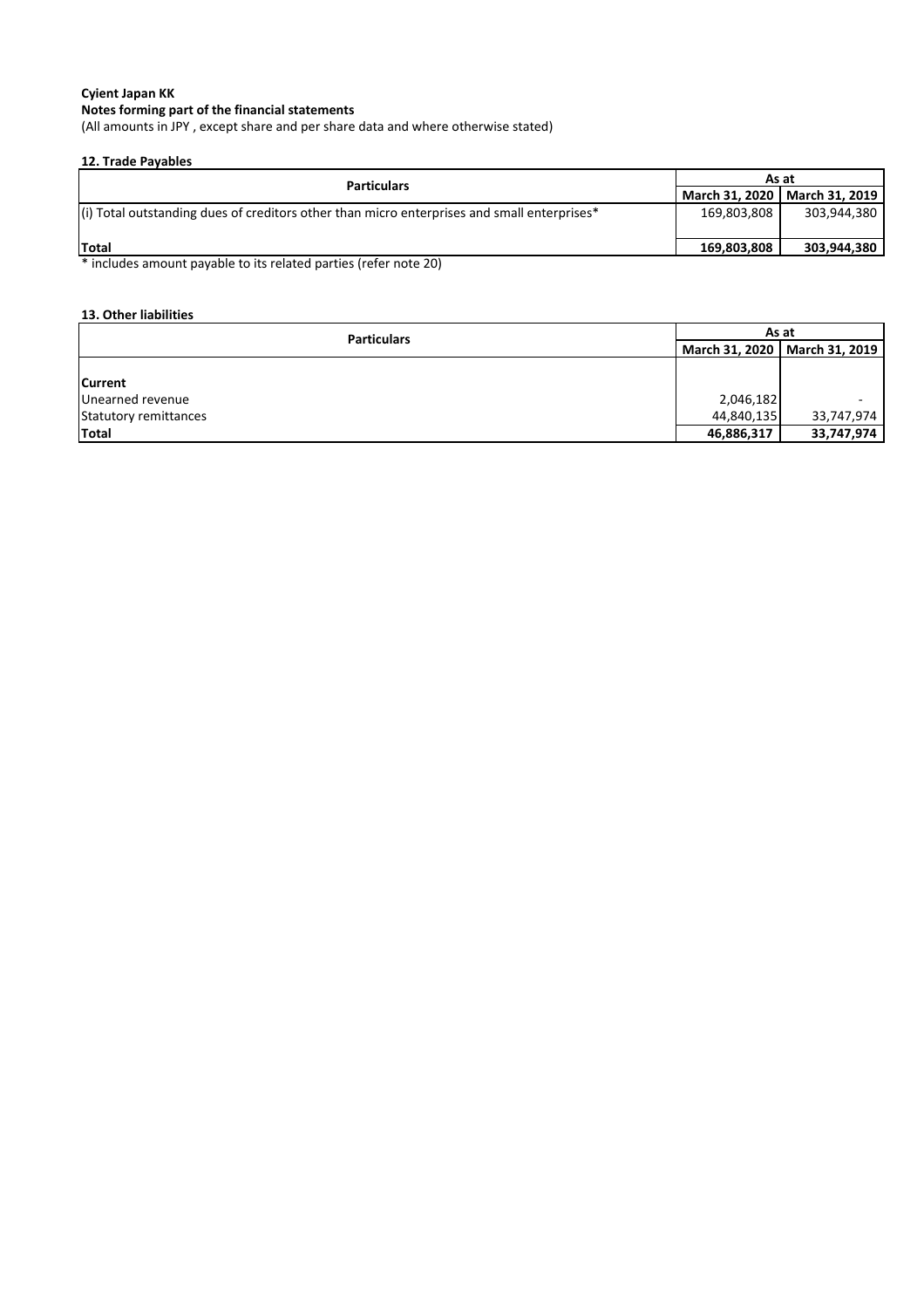## **Notes forming part of the financial statements (All amounts in JPY , except share and per share data and where otherwise stated) Cyient Japan KK**

#### **14. Revenue from operations**

Effective April 1, 2018, the Company adopted Ind AS 115, Revenue from Contracts with Customers using the cumulative catch-up transition method applied to contracts that were not completed as at April 1, 2018. In accordance with the cumulative catch-up transition method, the comparatives have not been retrospectively adjusted. The effect of adoption of Ind AS 115 was not material.

Revenues for the year ended March 31, 2020 and March 31, 2019 are as follows:

| <b>Particulars</b>            | For the year ended    |                       |
|-------------------------------|-----------------------|-----------------------|
|                               | <b>March 31, 2020</b> | <b>March 31, 2019</b> |
|                               |                       |                       |
| lRevenue from services        | 1,338,845,150         | 1,136,376,748         |
| Total revenue from operations | 1,338,845,150         | 1,136,376,748         |

The Company presents revenues net of indirect taxes in the statement of profit and loss.

#### **1. Disaggregated revenue information**

The table below presents disaggregated revenues from contracts with customers by contract type and geography. The Group believes that this disaggregation best depicts how the nature, amount, timing and uncertainty of revenues and cash flows are

| <b>Particulars</b>                       | For the year ended |                |
|------------------------------------------|--------------------|----------------|
|                                          | March 31, 2020     | March 31, 2019 |
| Revenues by contract type                |                    |                |
| Fixed-price                              | 174,117,989        | 196,978,375    |
| Time and material                        | 1,164,727,161      | 939,398,373    |
| <b>Total</b>                             | 1,338,845,150      | 1,136,376,748  |
|                                          |                    |                |
| <b>Revenues by Geography</b>             |                    |                |
| APAC (including India)                   | 1,338,845,150      | 1,136,376,748  |
| <b>Total</b>                             | 1,338,845,150      | 1,136,376,748  |
| <b>Revenues by Timing of recognition</b> |                    |                |
| <b>Goods and services transferred</b>    |                    |                |
| - At a point in time                     | 1,338,845,150      | 1,136,376,748  |
| <b>Total</b>                             | 1,338,845,150      | 1,136,376,748  |

### **Fixed price:**

Fixed price arrangements with customers have defined delivery milestones with agreed scope of work and pricing for each milestone. Revenue from fixed-price contracts, where the performance obligations are satisfied over time and when there is no uncertainty as to measurement or collectability of consideration, is recognised as per the 'percentage-of-completion' method. When there is uncertainty as to measurement or ultimate collectability, revenue recognition is postponed until such uncertainty is resolved. Percentage of completion is determined based on the project costs incurred to date as a percentage of total estimated project costs required to complete the project. The input method has been used to measure the progress towards completion as there is direct relationship between input and productivity.

#### **Time and material:**

Revenue from time and material contracts are recognised as and when services are rendered to the customer. These are based on the efforts spent and rates agreed with the customer. Revenue from the end of the last invoicing to the reporting date is recognised as unbilled revenue.

Reconciliation of revenue recognised with the contracted price is as follows:

| Particulars      | For the year ended    |                       |
|------------------|-----------------------|-----------------------|
|                  | <b>March 31, 2020</b> | <b>March 31, 2019</b> |
| Contracted price | 1.338.845.150         | 1,136,376,748         |

#### **2. Trade receivables and contract balances**

| <b>Particulars</b>        | As at                 | As at                    |
|---------------------------|-----------------------|--------------------------|
|                           | <b>March 31, 2020</b> | <b>March 31, 2019</b>    |
| <b>ITrade receivables</b> | 275,276,672           | 221,258,556              |
| Unbilled revenue          | 6,059,478             | 18,588,958               |
| Unearned revenue          | 2,046,187             | $\overline{\phantom{0}}$ |

The Company classifies the right to consideration in exchange for deliverables as either a receivable or as unbilled revenue. A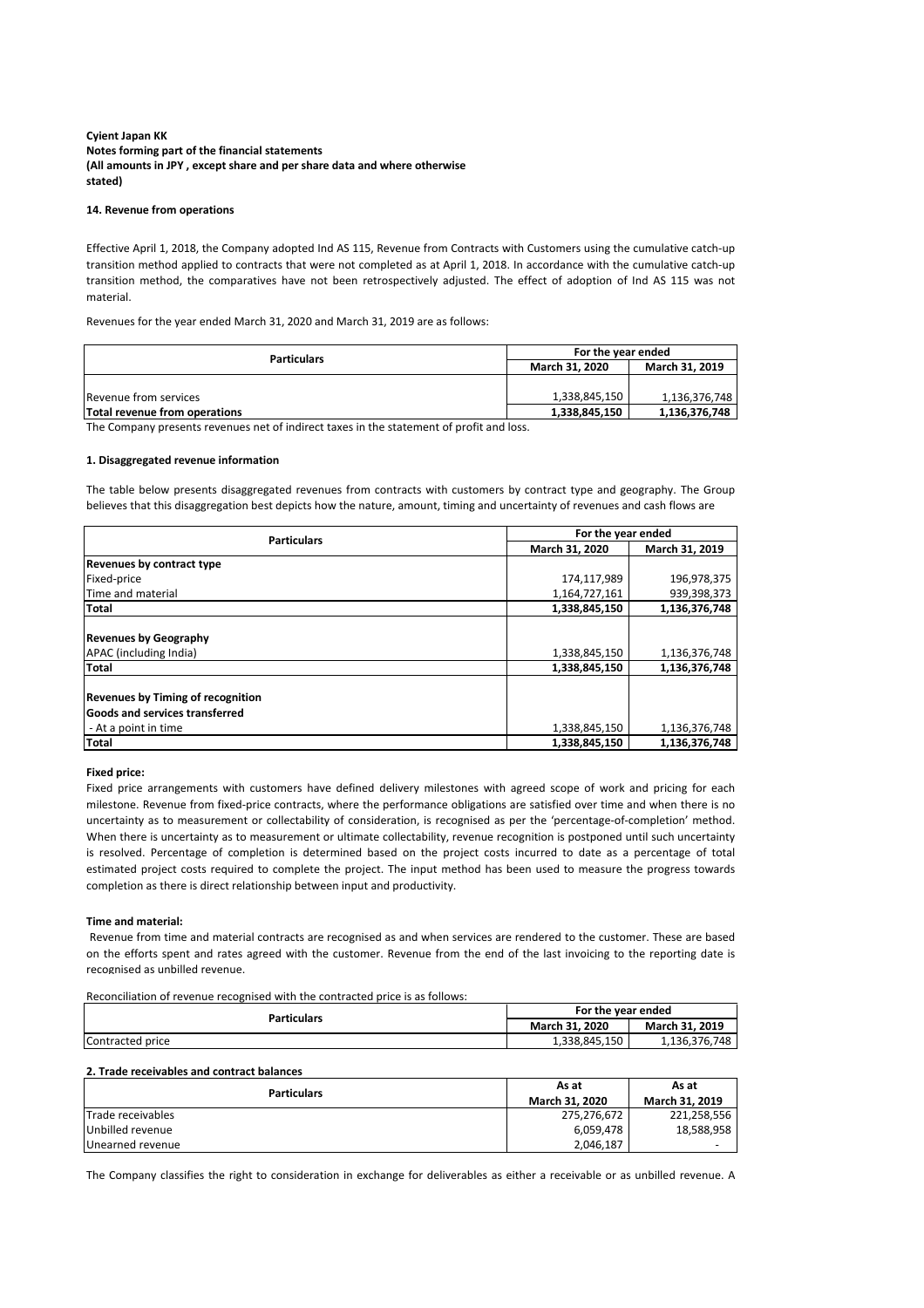receivable is a right to consideration that is unconditional upon passage of time. Revenue in excess of invoicing are classified as contract assets (unbilled revenue) while invoicing in excess of revenue are classified as contract liabilities (unearned revenues).

### **Movement in unbilled revenue:**

| <b>Particulars</b>                      | As at                 | As at                 |
|-----------------------------------------|-----------------------|-----------------------|
|                                         | <b>March 31, 2020</b> | <b>March 31, 2019</b> |
| Opening balance                         | 18,588,959            | 12,413,892            |
| Add: Revenue recognised during the year | 75,689,060            | 171,408,083           |
| Less: Invoiced during the year          | (88, 218, 541)        | (165, 233, 016)       |
| <b>Closing balance</b>                  | 6,059,478             | 18,588,959            |

### **Movement in Unearned revenue:**

| <b>Particulars</b>                                          | As at                 | As at                 |
|-------------------------------------------------------------|-----------------------|-----------------------|
|                                                             | <b>March 31, 2020</b> | <b>March 31, 2019</b> |
| Opening balance                                             |                       |                       |
| Add: Invoiced during the year but not recognized as revenue | 2,046,182             |                       |
| <b>Closing balance</b>                                      | 2,046,182             |                       |

The Company has applied practical expedient and has not disclosed information about remaining performance obligations in contracts, where the original contract duration is one year or less or where the entity has the right to consideration that corresponds directly with the value of entity's performance completed to date.

## **15. Other income Particulars March 31, 2020 March 31, 2019 Interest income on financial assets carried at amortised cost:** Other interest income 51,656  **51,656 - Other non-operating income** Liabilities no longer required, written back discussed and the set of the set of the set of the set of the set of the set of the set of the set of the set of the set of the set of the set of the set of the set of the set o Miscellaneous income  **9,885,457 - Other gain and loss** Foreign exchange gain (net) 19,387,066 4,745,333  **9,387,066 4,745,333 Total 19,324,179 4,745,333**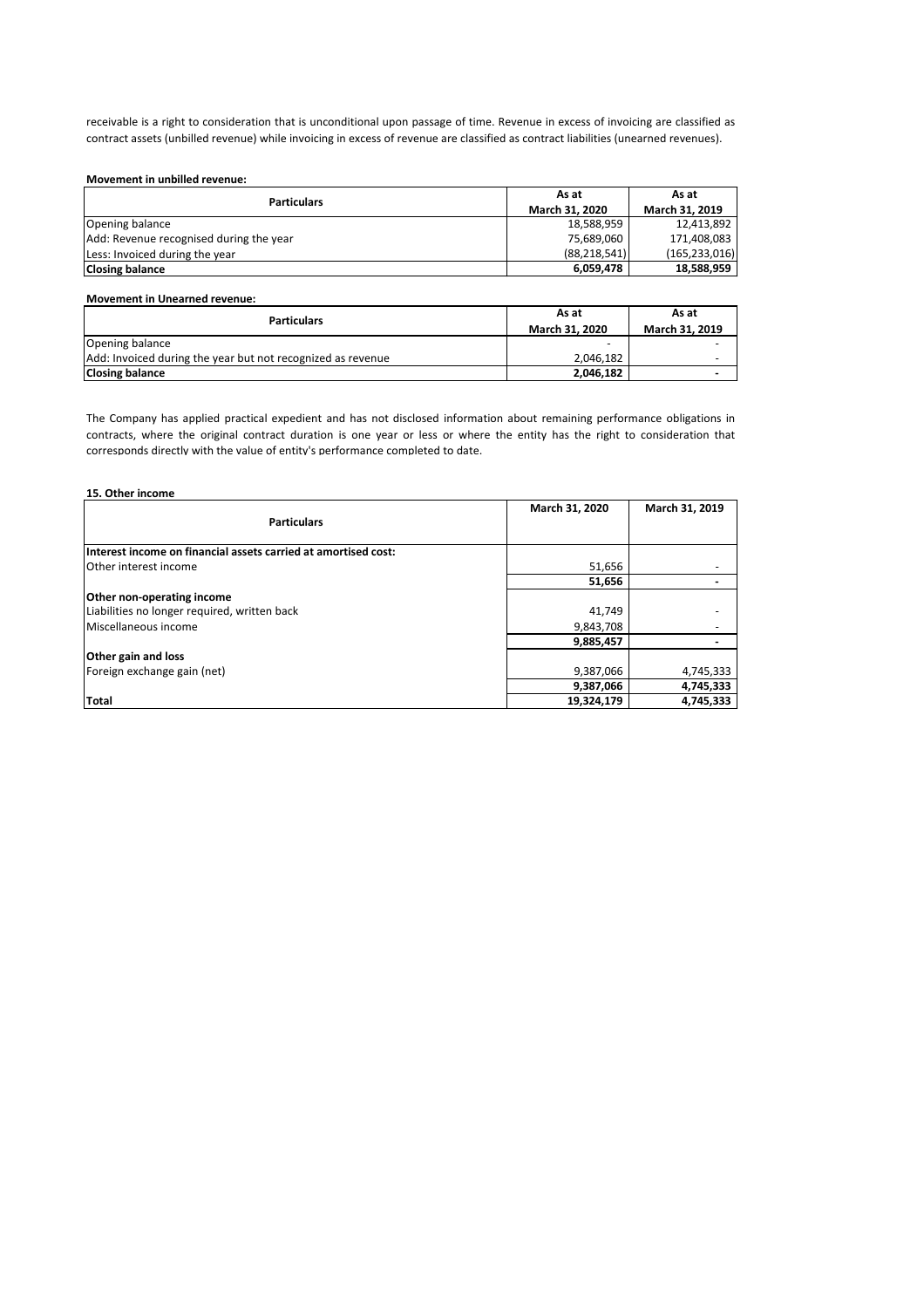## **16. Employee benefits expense**

| <b>Particulars</b>                                       | For the year ended<br>March 31, 2020 | For the year ended<br>March 31, 2019 |
|----------------------------------------------------------|--------------------------------------|--------------------------------------|
| Salaries and wages                                       | 227,606,835                          | 229,316,188                          |
| Social security and other benefits to overseas employees | 16,719,622                           | 34,483,966                           |
| Stock option expense                                     | 188,796                              | 121,226                              |
| Staff welfare expenses                                   | 20,137,527                           | 15,575,052                           |
| Total                                                    | 264,652,780                          | 279,496,432                          |

### **17. Depreciation expense**

| <b>Particulars</b>                            | For the year ended    | For the year ended    |
|-----------------------------------------------|-----------------------|-----------------------|
|                                               | <b>March 31, 2020</b> | <b>March 31, 2019</b> |
| Depreciation of property, plant and equipment | 610,544               | 827.173               |
| <b>Total</b>                                  | 610,544               | 827.173               |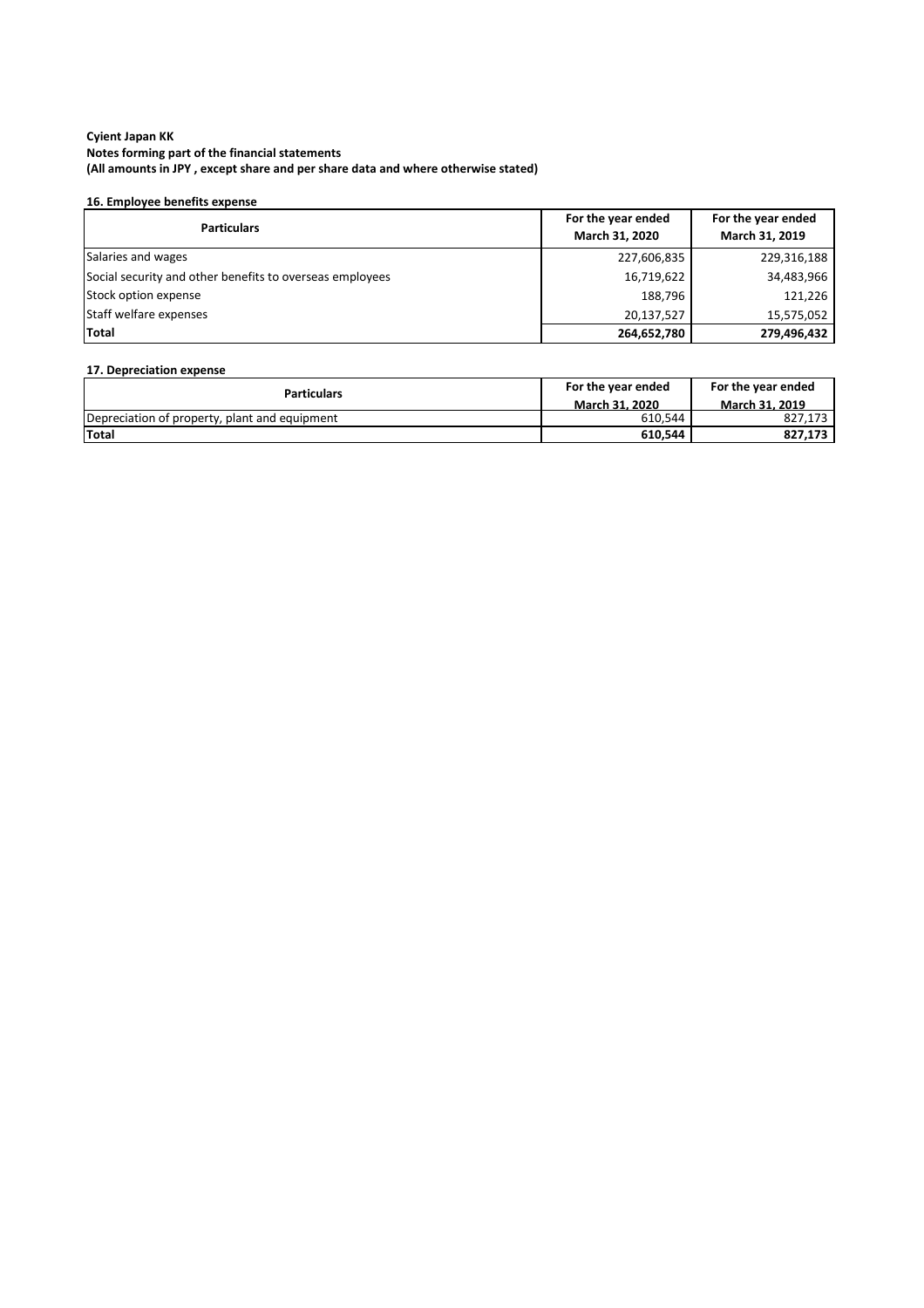## **18. Other expenses**

| <b>Particulars</b>                 | For the year ended<br>March 31, 2020 | For the year ended<br>March 31, 2019 |
|------------------------------------|--------------------------------------|--------------------------------------|
| Rent including lease rentals       | 6,063,840                            | 6,063,840                            |
| Rates and taxes                    | 38,450                               | 8,887,400                            |
| Insurance                          | 1,408,422                            | 712,387                              |
| Travelling and conveyance          | 15,665,874                           | 24,099,213                           |
| Sub-contracting charges            | 732,349,420                          | 639,428,908                          |
| Communication                      | 1,580,226                            | 1,217,477                            |
| Printing and stationery            | 1,200,757                            | 822,589                              |
| Power and fuel                     | 437,114                              | 227,005                              |
| Marketing and advertising expenses | 4,252,049                            | 132,400                              |
| Repairs and maintenance            |                                      |                                      |
| - Machinery                        | 807,657                              | 18,039                               |
| - Others                           | 40,000                               |                                      |
| Legal and professional charges     | 12,205,805                           | 17,449,594                           |
| Auditors' remuneration             | 2,043,406                            | 79,872                               |
| Recruitment expenses               |                                      | 2,345,000                            |
| Training and development           | 398,525                              | 906,644                              |
| Software charges                   | 1,055,390                            | 540,073                              |
| Miscellaneous expenses             | 5,175,649                            | 8,027,474                            |
| Total                              | 784,722,584                          | 710,957,915                          |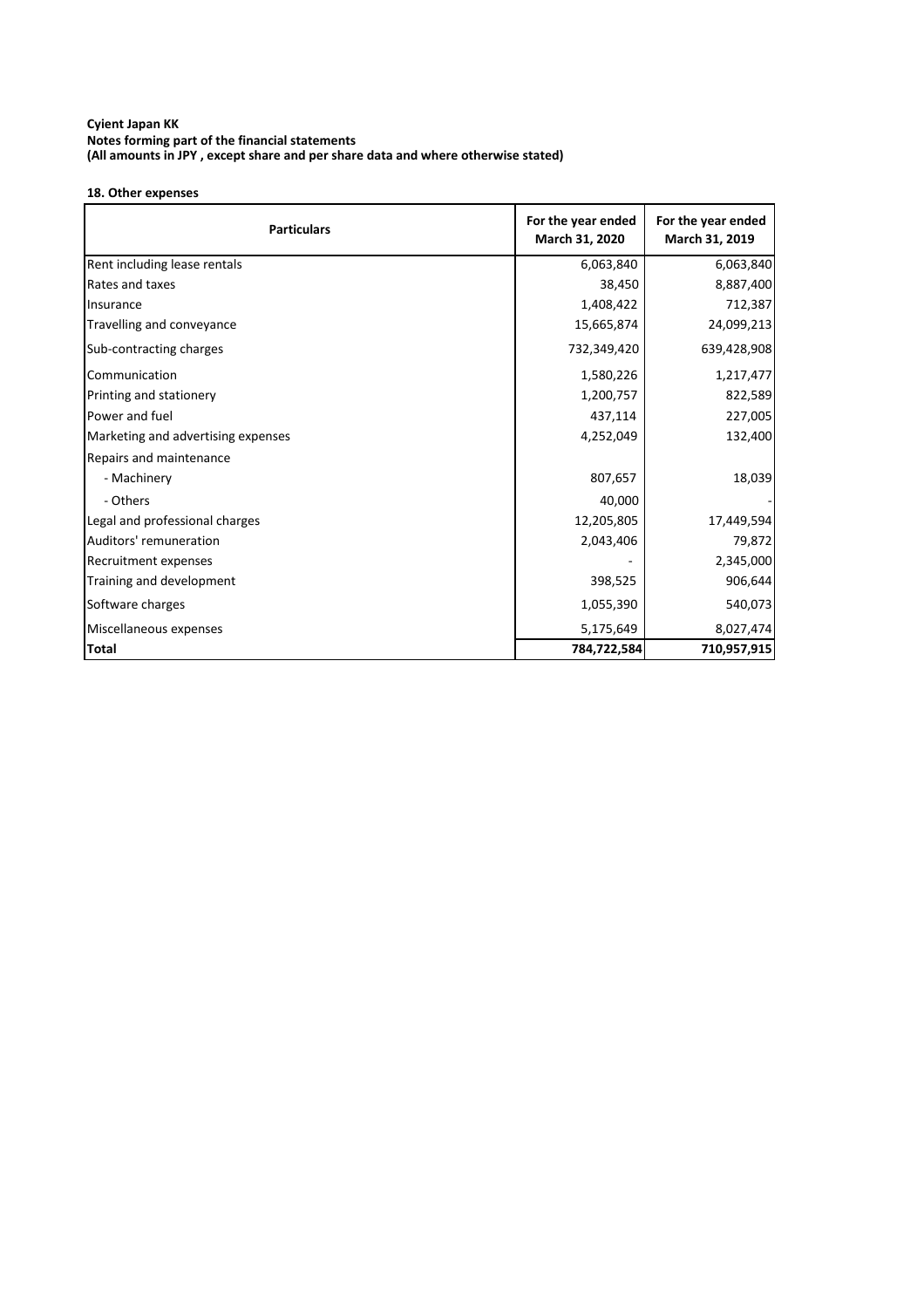### **19. Financial Instruments**

### **19.1 Capital management**

The Company manages its capital to ensure that it maximises the return to stakeholders through the optimisation of the capital structure. The Company monitors the return on capital as well as the level of dividends on its equity shares. The Company is predominantly equity financed which is evident from the capital structure. Further the Company has always been positive on its net cash position with cash and bank balances.

### **19.2 Financial instruments by category**

| <b>Particulars</b>                 | Carrying value as at             |             |  |
|------------------------------------|----------------------------------|-------------|--|
|                                    | March 31, 2020<br>March 31, 2019 |             |  |
| <b>Financial assets:</b>           |                                  |             |  |
| <b>Amortised cost</b>              |                                  |             |  |
| Trade receivables                  | 275,276,672                      | 221,258,556 |  |
| Cash and cash equivalents          | 287,420,591<br>360,841,909       |             |  |
| <b>Other financial assets</b>      | 9,862,478                        | 24,689,245  |  |
| Total financial assets             | 533,368,392<br>645,981,059       |             |  |
| <b>Financial liabilities:</b>      |                                  |             |  |
| Trade payables                     | 169,803,808                      | 303,944,380 |  |
| <b>Total financial liabilities</b> | 303,944,380<br>169,803,808       |             |  |

The following table analyses Foreign currency exposure unhedged risk from financial instruments as of March 31, 2020:

| <b>Particulars</b>          | <b>US Dollars</b> | Other currencies* | Total       |
|-----------------------------|-------------------|-------------------|-------------|
| Cash and cash equivalents   | 24,263,975        |                   | 24,263,975  |
| Trade receivables           | 177,053,038       | 558,999           | 177,612,037 |
| Other financial assets      | 1,868,054         | -                 | 1,868,054   |
| Trade payables              | 176,575,843       | 6,474,268         | 183,050,111 |
| Other financial liabilities |                   |                   |             |
| Net assets/(liabilities)    | 379,760,911       | 7,033,267         | 386,794,178 |
|                             |                   |                   |             |

\* Others include currencies such as Singapore \$, Australian \$, Canadian \$, Japanese Yen, Malaysian Ringgit, Swedish Krona, Swiss Frank, Czech Koruna etc.

### The following table analyses Foreign currency exposure unhedged risk from financial instruments as of March 31, 2019:

| <b>Particulars</b>          | <b>US Dollars</b> | Other currencies* | <b>Total</b> |
|-----------------------------|-------------------|-------------------|--------------|
| Cash and cash equivalents   | 5,169,387         |                   | 5,169,387    |
| Trade receivables           | 134,473,060       |                   | 134,473,060  |
| Other financial assets      | 12,080,150        | -                 | 12,080,150   |
| Trade payables              | 234,490,664       | 4,408,898         | 238,899,561  |
| Other financial liabilities |                   | -                 | -            |
| Net assets/(liabilities)    | 386,213,260       | 4,408,898         | 390,622,158  |

\* Others include currencies such as Singapore \$, Australian \$, Canadian \$, Malaysian Ringgit, Swedish Krona, Swiss Frank, Czech Koruna etc.